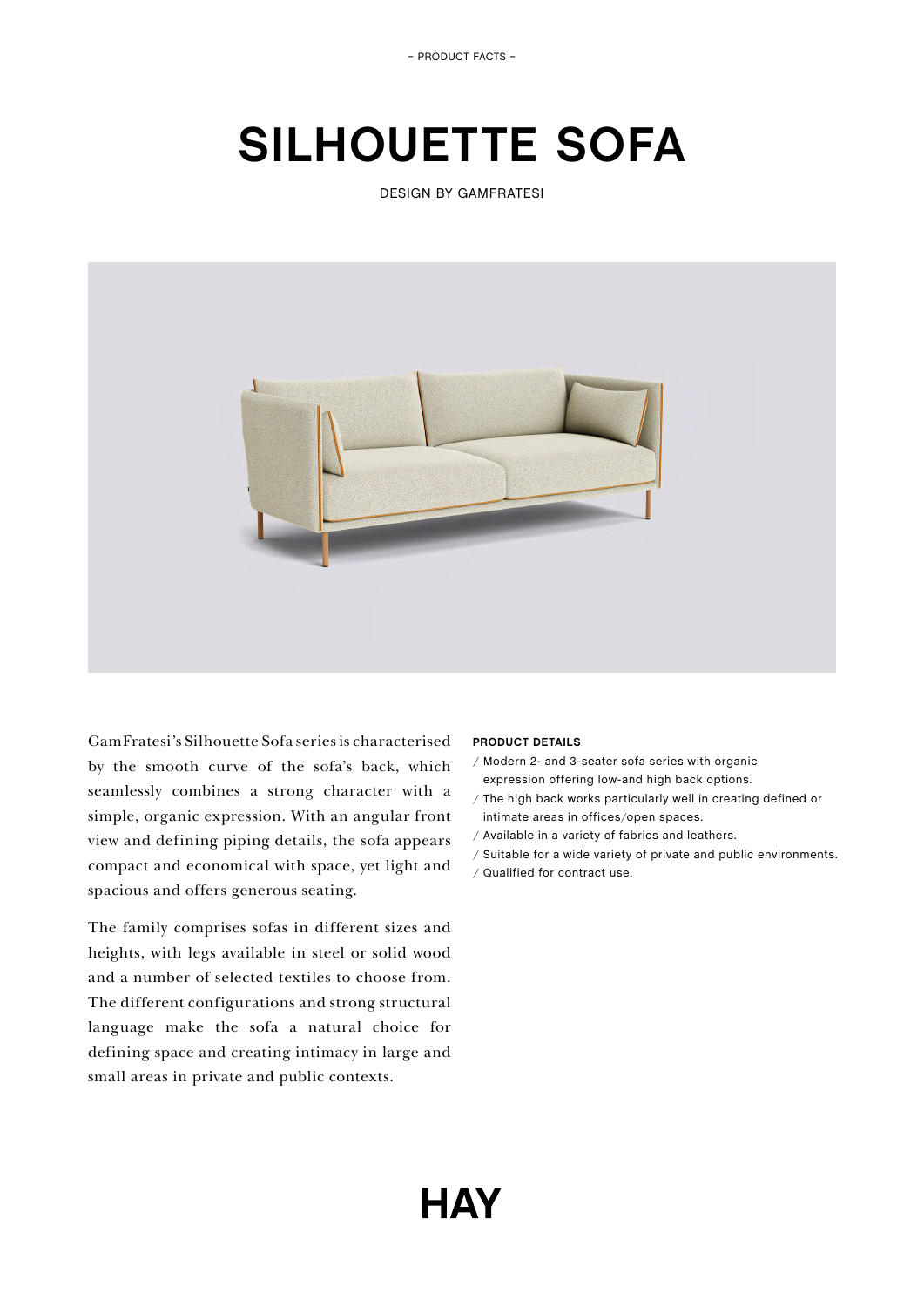#### **MATERIAL**

FRAME / Moulded reinforced fibre glass shell upholstered with PU foam comprising foam of varying hardness.

SEAT CUSHIONS / Polyurethane foam. Seat and backrest cushions stuffed with a combination of feathers and foam pieces.

LEGS / H17,5 cm powder coated steel, chromed steel or solid oak.

#### **FABRICS**

Available in a large selection of standard fabrics and leathers.

#### KVADRAT

| / Remix          | / Hallingdal |
|------------------|--------------|
| / Surface by HAY | / Canvas     |
| / Steelcut       | / Lila       |
| / Steelcut Trio  | ∕ Coda       |
| / Melange Nap    | / Balder     |
| / Divina         | / Atlas      |
| / Divina Melange | ∕ Raas       |
| / Divina MD      | / Vidar      |
| / Fiord          | / Re-wool    |

#### MAHARAM\*

/ Mode

#### ROMO\*

| / Ruskin | / Olavi by HAY |
|----------|----------------|
| / Roden  | / Linara       |

VELOUR\* / Lola / Ice (UK only)

# HAY COTTON LINEN COLLECTION\*

| / Swarm      | / Lint        |
|--------------|---------------|
| ∕ Linen Grid | / Random Fade |

## HAY WOOL COTTON COLLECTION\*

| / Bolgheri | / Flamiber |
|------------|------------|
| / DOT 1682 | / Fairway  |

#### CAMO LEATHERS

| / Sierra  | / Silk |
|-----------|--------|
| / Nevada* |        |

\*Only available in colours selected by HAY.

Leather fabrics are not available on high backed.

Following textiles are not available in UK: Harald, Lola, Linen Grid, Lint, Flamiber, Lila.

#### **BASE FINISH**

Available in 4 different base finishes:

- / Black powder coated steel (RAL 9005)
- / Chromed steel
- / Oiled solid oak
- / Smoked solid oak



#### **PIPING**

Cognac leather, black leather or a piping matching the fabric.

#### **FABRIC DIRECTION**

The direction of the fabric varies depending if the sofa is low-or highbacked or a 2- or 3-seater, as they are upholstered lengthwise or widthwise. Therefore, this might create a visible difference in the direction of the textiles when combining different sofa variants. The difference varies from textile to textile, but is most noticeable in structured or striped upholstery.

#### **CONSTRUCTION**

The sofa outer shell is made of moulded reinforced fibreglass and upholstered with a combination of PU foam harnesses.

The seat cushion is made of a combination of PU foam harnesses and both arm and back rest cushions are stuffed with a combination of feathers and broken foam.

The 4 legs are assembled with 4 metric screws to the base by the costumer.